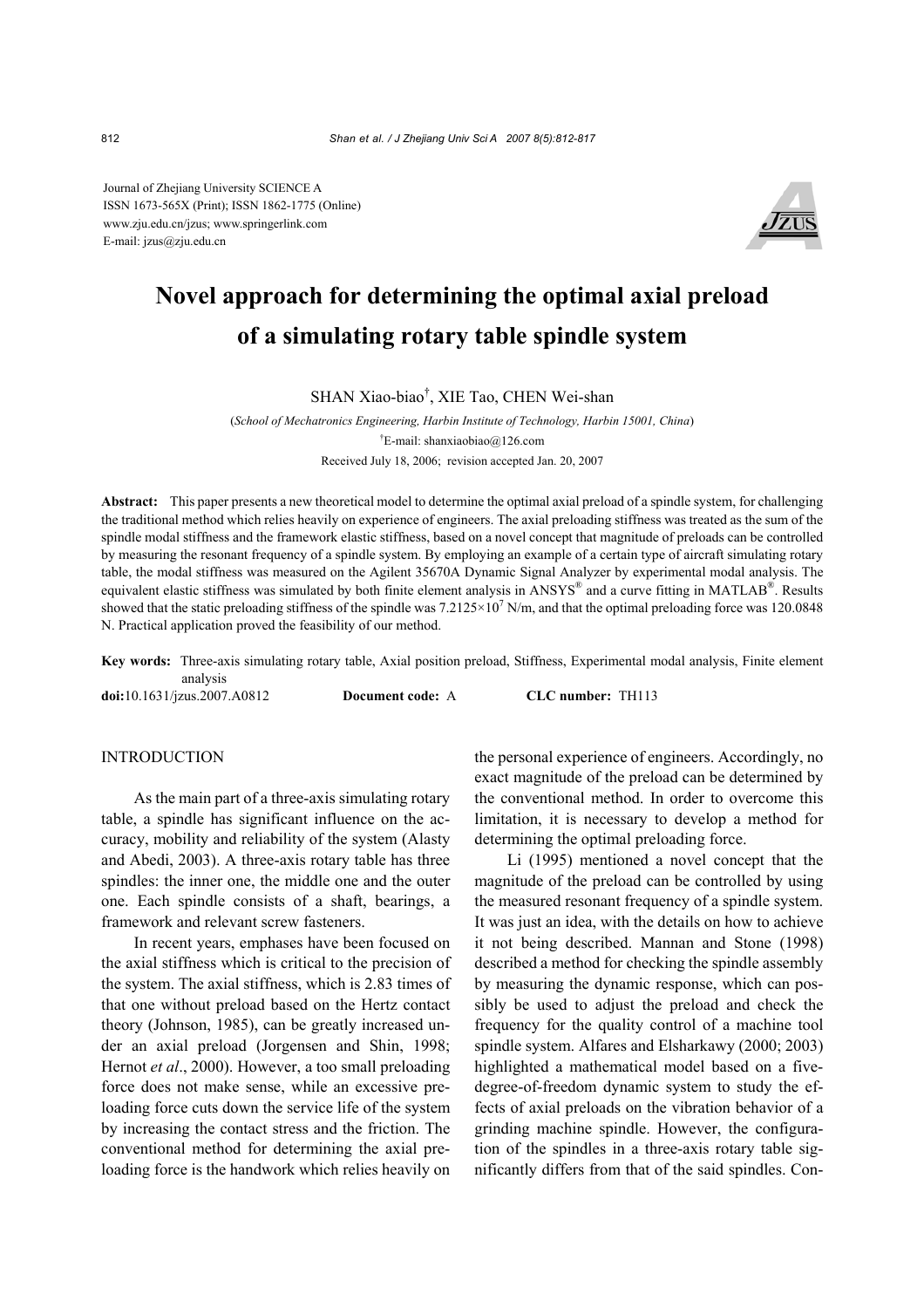sequently, based on the concept, the current paper presents a model where the static preloading stiffness is the summation of the spindle's modal stiffness and the elastic stiffness of the framework. The modal stiffness will be obtained by the experimental modal analysis and the developed mathematical model of a spindle system in our previous work. Moreover, finite element analysis in ANSYS will be used to calculate the equivalent elastic stiffness. By treating the framework as a spring element which conforms well to Hooke's Law, the relationship between deformation and preloading forces will be obtained by a curve fitting in MATLAB.

## THEORETICAL STIFFNESS MODEL OF A SPINDLE SYSTEM

The stiffness of a spindle system within elastic deformation boundaries was assumed as the summation of the modal stiffness of the spindle and the framework elastic stiffness

$$
K_{\text{as}}=K_{\text{am}}+K_{\text{e}},\tag{1}
$$

where *K*as is the stiffness of a spindle system, *K*am the modal stiffness of a spindle system and  $K_e$  is the equivalent stiffness of the framework by the finite element analysis.

#### **Dynamic modelling for the modal stiffness**

Dynamic analysis and optimization are usually used to design higher accuracy, flexibility and reliability rotary table frameworks. Moreover, an equivalent handling, which keeps the mass and the moment of inertia equal, is usually applied in the structural dynamic analysis. Fig.1 is a 2D sketch of the outer framework of a three-axis rotary table on which the experimental modal analysis would be performed.

However, in the conventional dynamic analysis, bearings in a spindle are often replaced by radial and axial spring elements with stiffness but no mass (Zverv *et al*., 2005; Padmanabhan *et al*., 2006), by neglecting the damping, such as the external friction from the structure and the supporting, and the internal friction from materials and the medium (Dietl *et al.*, 2000). A new model taking the damping into account, therefore, was presented in (Xie *et al*., 2006) (Fig.2).

For an angular contact bearing, the axial deformation per unit load is considerably higher than that of the radial deformation. And in most situations, the principal concentration is focused on the axial load and the axial deformation. Consequently, a simplified dynamic model of a spindle was presented by neglecting the radial spring element and the crosscouple stiffness. Fig.3 shows a simplified axial dynamic model of a spindle.

According to Fig.3, the dynamic characteristics differential equation of the spindle-bearing system can be defined as Eq.(2):



**Fig.1 2D sketch of a three-axis rotary table's outer framework** 



**Fig.2 Dynamic model of a spindle** 



**Fig.3 Axial dynamic model of a spindle**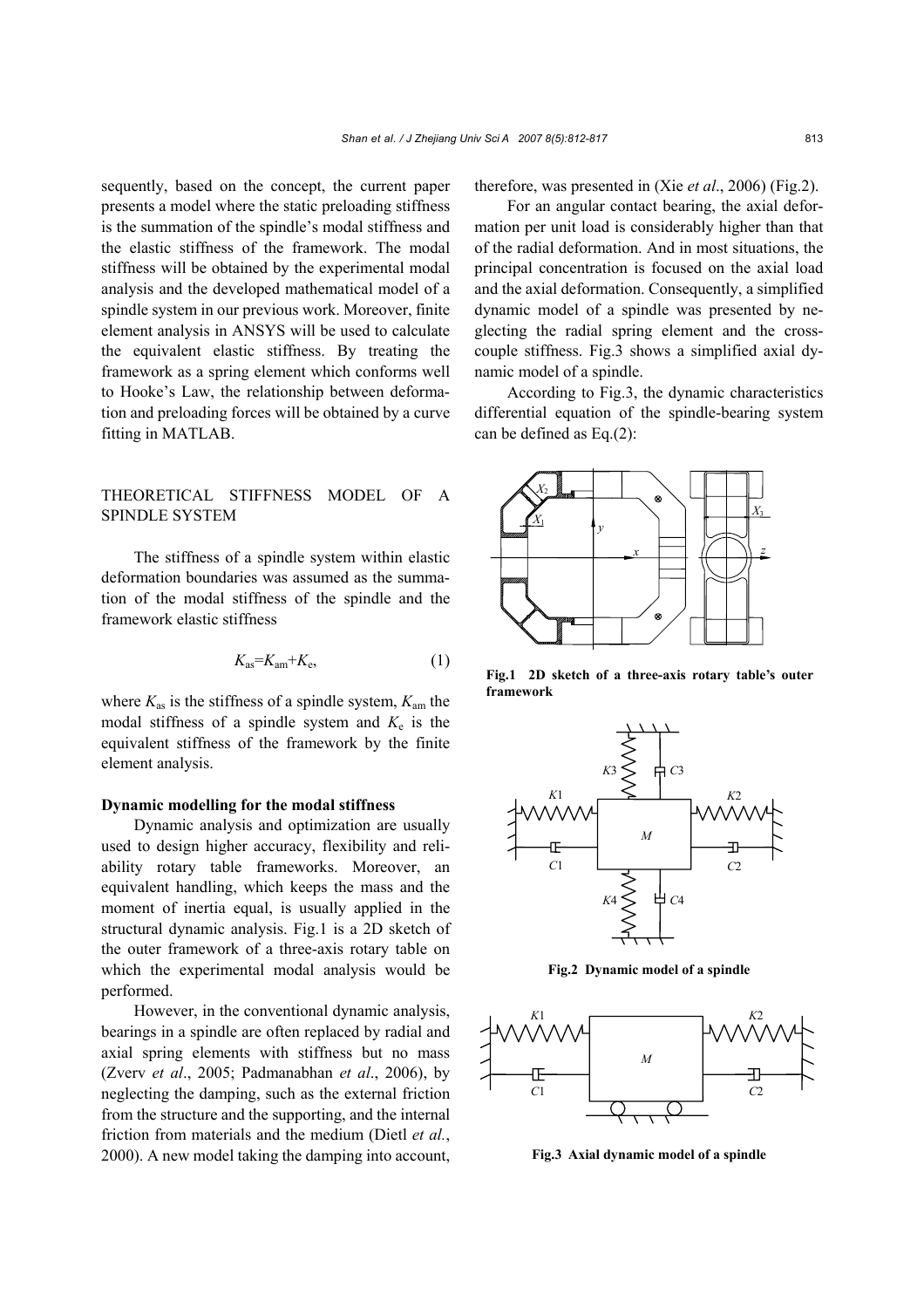$$
M\ddot{x} + C\dot{x} + K_{am}x = F,\t\t(2)
$$

where *M* is the modal mass of a spindle system, *C* the modal damping of a spindle system and *F* is the exciting force.

The natural frequency, the modal damping and the modal shape can be obtained by experimental modal analysis (Dutta *et al*., 2001; Forrest, 2006). The axial stiffness and the natural frequency of the spindle system are

$$
K_{\rm am} = M \omega_{\rm n}^2, \tag{3}
$$

where  $\omega_n$  is the modal frequency of a spindle system.

#### **Finite element modelling**

The framework, which is constructed from cast duralumin with a low Young's modulus (78 GPa), has O-shaped structure (as shown in Fig.1). Axial loads mainly yield axial elastic deformation of the framework (Wang and Chen, 2005). Therefore, we assumed that the framework is a spring with high stiffness, which conforms to Hooke's Law.

According to the above assumption, the relationship between the preloading force  $F_{a0}$  and the bearing axial deformation  $\delta(F_{a0})$  can be described by a general equation

$$
\delta(F_{a0}) = aF_{a0}^3 + bF_{a0}^2 + cF_{a0} + d,\tag{4}
$$

where  $a, b, c$  and  $d$  are constant coefficients,  $F_{a0}$  is the preloading force of a spindle system and  $\delta(F_{a0})$  is the bearing axial deformation.

The stiffness of a framework  $K_e$  is obtained by the derivative of Eq.(4) with respect to the variable  $F_{a0}$  based on Hooke's Law. A function between the preloading force and the stiffness is therefore

$$
\frac{\mathrm{d}\delta(F_{\text{a0}})}{\mathrm{d}F_{\text{a0}}} = 3aF_{\text{a0}}^2 + 2bF_{\text{a0}} + c,\tag{5}
$$

$$
K_{\rm e} = \frac{\mathrm{d}\delta(F_{\rm a0})}{\mathrm{d}F_{\rm a0}},\tag{6}
$$

$$
K_e = 3aF_{a0}^2 + 2bF_{a0} + c.
$$
 (7)

In order to determine the constant coefficients *a*, *b*, *c* and *d*, a finite element method is used. Accordingly, a 3D finite element model of the said rotary table framework was developed, as shown in Fig.4. Fig.5 illustrates the application of a preloading force on nodes in *x* direction of the framework. Four nodes at the terminal face of the model in the positive *x*  direction are considered, which are *N*1, *N*2, *N*3 and *N*4, respectively. Simultaneously, other four nodes at the terminal face in the negative *x* direction are selected, which are  $N_5$ ,  $N_6$ ,  $N_7$  and  $N_8$ , respectively. The deformation of the above eight nodes can be simulated by the finite element analysis in ANSYS.

## RESULTS AND DISCUSSION

#### **Results of the experimental modal analysis**

An example of a certain type of three-axis aircraft simulating rotary table was provided. The experimental modal analysis was performed on the outer spindle system. The resulting power spectrum was measured on the Agilent 35670A Dynamic Signal Analyzer. Fig.6 shows that the natural frequency of the spindle-bearing system is equal to 152 Hz. Fig.7 shows an example of the finite element deformation graph of the framework. Table 1 shows the result of the finite element analysis.

According to Table 1, the total axial deformation of the framework was calculated by the weighted-average method at four points. Moreover, the polynomial coefficients in Eq.(7) were calculated by the polynomial curve fitting in MATLAB. The result is *a=b*=*d*=0 and *c=*0.0162.

Fig.8 shows the graph with respect to the deformation of the eight nodes and the polynomial fitting curve. According to the polynomial fitting curve, a linear relationship between the total deformation of the outer framework and the preloading force was observed.

#### **Optimal preloading force**

The axial load is always varying nonlinearly in practical application. Consequently, an approximation algorithm has been developed by researchers in response to the impossibility of computing the bearings stiffness exactly. When an axial preload  $F_{a0}$  acts on a pair of angular contact ball bearings, the empirical equation between the axial bearing stiffness and the preloading force is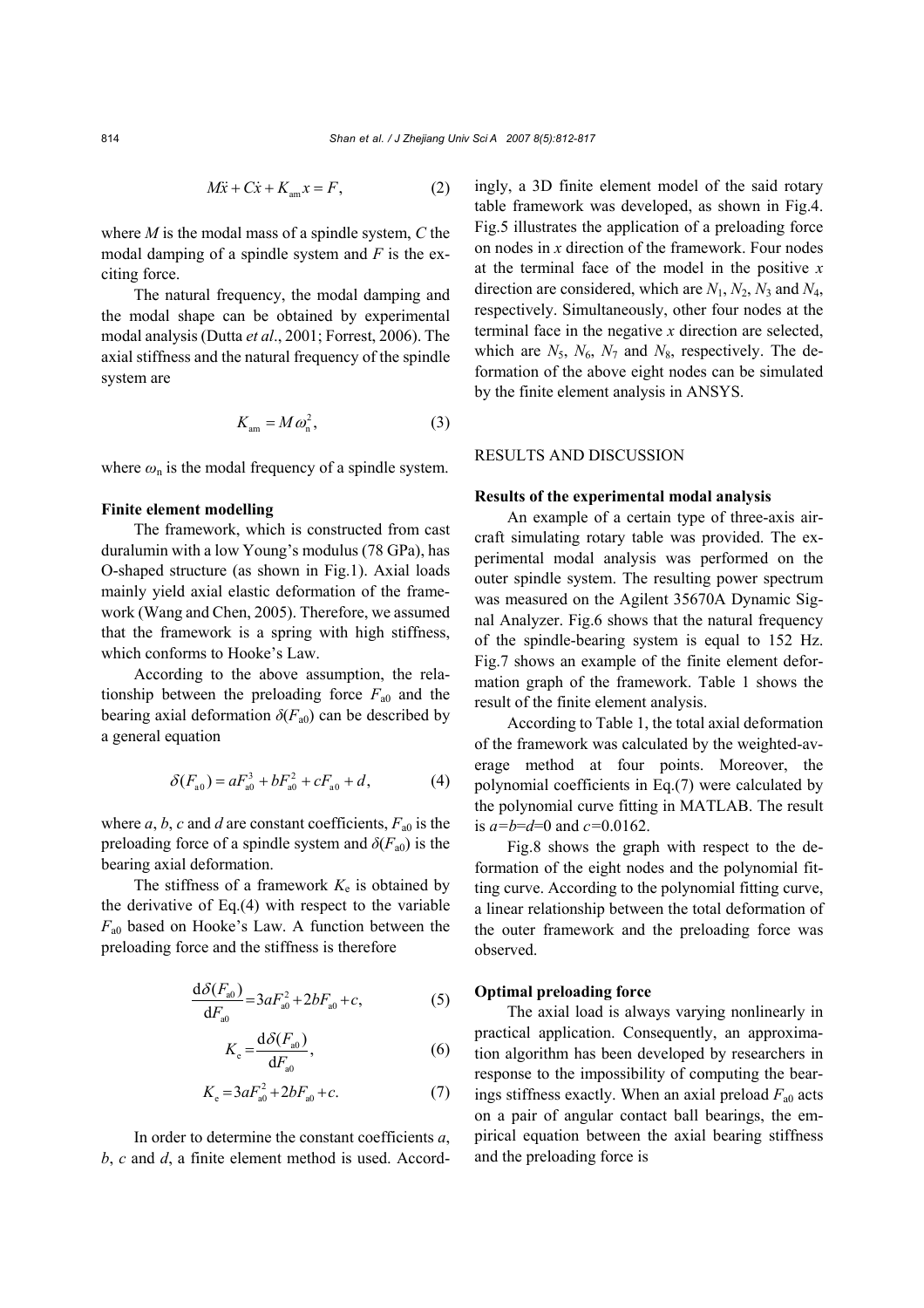$$
K_{ab} = 3.44 \times 10^6 (F_{a0} Z^2 D_b \sin^5 \alpha_0)^{1/3},
$$
 (8)

where  $K_{ab}$  is the axial bearing stiffness obtained by the empirical equation, *Z* the number of balls in an angular contact ball bearing,  $D<sub>b</sub>$  the diameter of the ball and  $\alpha_0$  is the contact angle.



**Fig.4 3D finite element model of the rotary table framework** 



**Fig.6 Resonance spectrum of the spindle system** 



**Fig.8 Nodes deformation and the fitting curve** 

Eqs.(1) and (8) were used to calculate the optimal preloading force of the spindle system. Table 2 shows the parameters and results. Fig.9 shows that the curve of the function  $K_{ab}(F_{a0})$  cuts the line of the function  $K_{as}(F_{a0})$  at a unique point which is the theoretical optimal result.



**Fig.5 Apply a preloading force on nodes in** *x* **direction**



**Fig.7 An example of the finite element deformation of the simulating rotary table framework** 



**Fig.9 Optimal preloading force**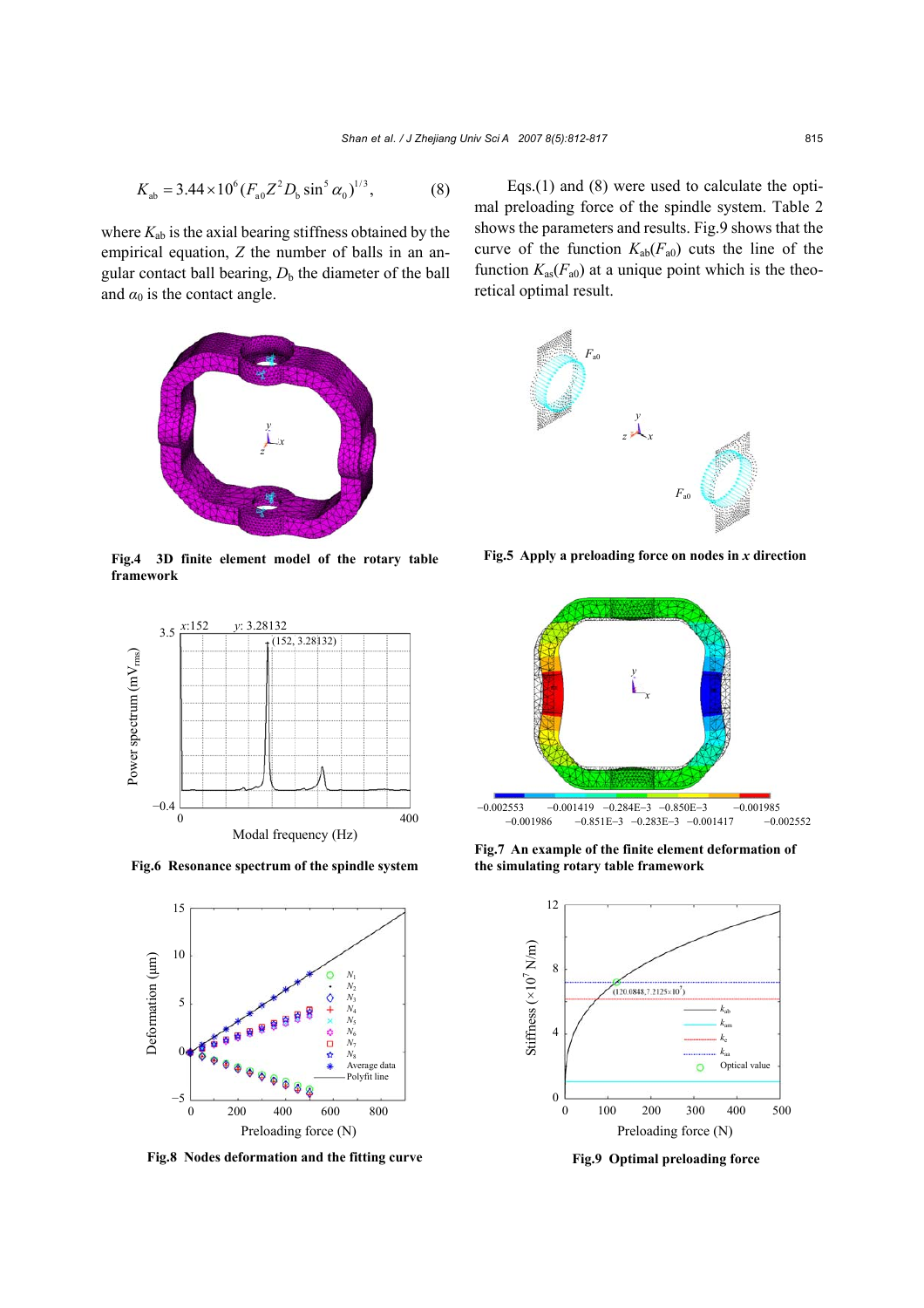| Preloads<br>(N) | Deformation of nodes (um) |           |           |           |        |        |                |        |
|-----------------|---------------------------|-----------|-----------|-----------|--------|--------|----------------|--------|
|                 | $N_1$                     | $N_2$     | $N_3$     | $N_4$     | $N_5$  | $N_6$  | N <sub>7</sub> | $N_8$  |
| 50              | $-0.3814$                 | $-0.3779$ | $-0.4254$ | $-0.4393$ | 0.3780 | 0.3804 | 0.4396         | 0.4248 |
| 100             | $-0.7627$                 | $-0.7558$ | $-0.8509$ | $-0.8786$ | 0.7559 | 0.7607 | 0.8791         | 0.8496 |
| 150             | $-1.1441$                 | $-1.1337$ | $-1.2763$ | $-1.3179$ | 1.1339 | 1.1410 | 1.3187         | 1.2744 |
| 200             | $-1.5255$                 | $-1.5116$ | $-1.7018$ | $-1.7572$ | 1.5118 | 1.5214 | 1.7583         | 1.6991 |
| 250             | $-1.9068$                 | $-1.8894$ | $-2.1272$ | $-2.1965$ | 1.8898 | 1.9017 | 2.1978         | 2.1239 |
| 300             | $-2.2882$                 | $-2.2673$ | $-2.5526$ | $-2.6358$ | 2.2677 | 2.2821 | 2.6374         | 2.5487 |
| 350             | $-2.6696$                 | $-2.6452$ | $-2.9781$ | $-3.0751$ | 2.6457 | 2.6624 | 3.0770         | 2.9735 |
| 400             | $-3.0509$                 | $-3.0231$ | $-3.4035$ | $-3.5144$ | 3.0236 | 3.0428 | 3.5165         | 3.3983 |
| 450             | $-3.4323$                 | $-3.4010$ | $-3.8289$ | $-3.9537$ | 3.4016 | 3.4231 | 3.9561         | 3.8231 |
| 500             | $-3.8137$                 | $-3.7789$ | $-4.2544$ | $-4.3930$ | 3.7795 | 3.8035 | 4.3957         | 4.2479 |

**Table 1 Nodes and their deformation** 

#### **Table 2 Parameters and analytical results**

| Parameters                                                                    | Values |
|-------------------------------------------------------------------------------|--------|
| Young's modulus of the cast duralum in $E(GPa)$                               | 78     |
| Poisson's ratio of the cast duralumin $\varepsilon$                           | 0.33   |
| Number of balls in an angular contact ball bearing Z                          | 20     |
| Diameter of the ball $D_h$ (mm)                                               | 14.23  |
| Contact angle $\alpha_0$ (rad)                                                | 0.44   |
| Modal mass of a spindle system $M$ (kg)                                       | 450    |
| Modal frequency of a spindle system $\omega_n$ (Hz)                           | 152    |
| Modal stiffness of a spindle system $K_{\text{am}} (\times 10^7 \text{ N/m})$ | 1.0397 |

### **CONCLUSION**

This paper presents a novel theoretical model in which the static preloading stiffness is the summation of the modal stiffness and the elastic stiffness for a spindle system. By employing an example of a certain type of three-axis aircraft simulating rotary table, the modal stiffness, the equivalent elastic stiffness and the relationship between deformation and preloading forces were obtained. Several conclusions were drawn:

(1) The static preloading stiffness of the spindle is  $K_{\text{as}} = 7.2125 \times 10^7$  N/m with the optimal preloading force being 120.0848 N.

(2) Our method offers an effective theoretical and experimental basis to control the magnitude of axial preload for the research and development of simulating rotary tables. It is also appropriate for a general spindle system with angular contact ball bearings.

(3) In the present study, the coupling stiffness

between the axial and radial forces is neglected. Further research will be focused on the coupling stiffness.

## ACKNOWLEDGMENT

The experimental modal analysis described in the text was supported by the Control  $\&$  Simulation Center, Harbin Institute of Technology.

#### **References**

- Alasty, A., Abedi, H., 2003. Kinematic and Dynamic Sensitivity Analysis of a Three-axis Rotary Table. Proceedings of IEEE Conference on Control Applications, Istanbul, Turkey, **2**:1147-1152. [doi:10.1109/CCA.2003.1223172]
- Alfares, M.A., Elsharkawy, A.A., 2000. Effect of grinding forces on the vibration of grinding machine spindle system. *International Journal of Machine Tools & Manufacture*, **40**(14):2003-2030. [doi:10.1016/S0890-6955(00) 000 44-4]
- Alfares, M.A., Elsharkawy, A.A., 2003. Effects of axial preloading of angular contact ball bearings on the dynamics of a grinding machine spindle system. *Journal of Materials Processing Technology*, **136**(1-3):48-59. [doi:10. 1016/S0924-0136(02)00846-4]
- Dietl, P., Wensing, J., van Nijen, G.C., 2000. Rolling bearing damping for dynamic analysis of multi-body systems—Experimental and theoretical results. *Proceedings of the Institution of Mechanical Engineers, Part K: Journal of Multi-body Dynamics*, **214**(1):33-43. [doi: 10.1243/1464419001544124]
- Dutta, V.P., Mukherjee, S., Kundra, T.K., 2001. Genetic Algorithms for Optimal Structural Dynamic Modification. Proceedings of IMAC-XIX: A Conference on Structural Dynamics, Kissimmee, USA, **2**:1682-1687.
- Forrest, J.A., 2006. Experimental modal analysis of three small-scale vibration isolator models. *Journal of Sound*